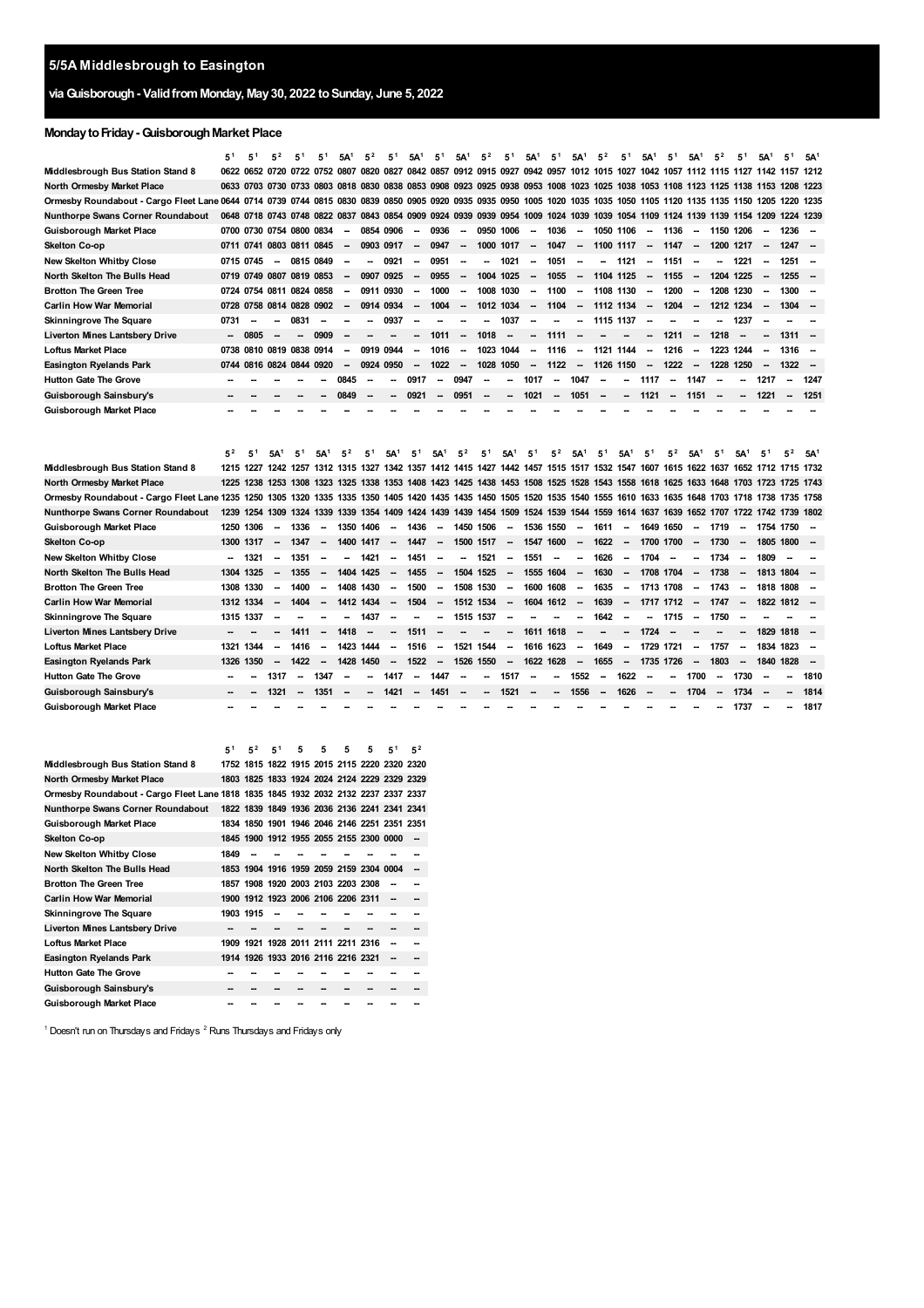## **Monday to Friday - Middlesbrough Bus Station Stand 11**

| Guisborough Sainsbury's<br>0951<br>1051<br>1121<br>0851<br>0921<br>1021<br>1151<br>-<br>$\overline{\phantom{a}}$<br>--<br>⊷<br>0825 0830<br>1057<br><b>Easington Ryelands Park</b><br>0706 0730<br>0747<br>0857<br>0925 0928<br>0957<br>1025<br>0458 0558 0616<br>0638<br>1030<br>-<br>$\overline{\phantom{a}}$<br>--<br>-<br>$\sim$<br>$\sim$<br>$\overline{\phantom{a}}$<br>$\overline{\phantom{a}}$<br>0835<br>0603 0621<br>0643<br>0735<br>0753<br>0831<br>0903<br>0931<br>0933<br>1003<br>1031<br>1035<br>1103<br><b>Loftus Market Place</b><br>0711<br>0503<br>$\overline{\phantom{a}}$<br>$\overline{\phantom{a}}$<br>$\overline{\phantom{a}}$<br>$\sim$<br>$\overline{\phantom{a}}$<br><b>Liverton Mines Lantsbery Drive</b><br>0627<br>0717<br>0837<br>0937<br>0938<br>1037<br>-<br>$\sim$<br>0800<br>0841<br><b>Skinningrove The Square</b><br>0650<br>0910<br>1010<br>1041<br>$1110 -$<br>$\overline{\phantom{a}}$<br>$\sim$<br>--<br>-<br>-<br>-<br>$\overline{\phantom{a}}$<br><b>Carlin How War Memorial</b><br>0724 0740<br>0804<br>0844 0844<br>0914<br>1014<br>0509 0610 0634<br>0654<br>0944 0944<br>1044 1044<br>$1114 -$<br>$\sim$<br>$\sim$<br>$\sim$<br>$\sim$<br>$\overline{\phantom{a}}$<br>$\sim$<br>$\sim$<br>--<br>$\overline{\phantom{a}}$<br>0728 0743<br>0808<br>0848 0848<br>0918<br>0948 0948<br><b>Brotton The Green Tree</b><br>0513 0614 0638<br>0658<br>1018<br>1048 1048<br>$1118 -$<br>$\sim$<br>$\overline{\phantom{a}}$<br>$\sim$<br>$\overline{\phantom{a}}$<br>$\sim$<br>$\overline{\phantom{a}}$<br>$\sim$<br>$\overline{\phantom{a}}$<br>$\overline{\phantom{a}}$<br>0853 0852<br>North Skelton The Bulls Head<br>0516 0619 0643<br>0703<br>0733 0747<br>0813<br>0923<br>0953 0952<br>1023<br>1053 1052<br>$1123 -$<br>$\overline{\phantom{a}}$<br>$\overline{\phantom{a}}$<br>$\sim$<br>$\overline{\phantom{a}}$<br>$\sim$<br>$\overline{\phantom{a}}$<br>$\overline{\phantom{a}}$<br>$\sim$<br>$\sim$<br>New Skelton Whitby Close<br>0707<br>0737<br>0817<br>0857<br>0927<br>0957<br>1057<br>1127<br>0647<br>1027<br>$\overline{\phantom{a}}$<br>$\sim$<br>$\sim$<br>$\overline{\phantom{a}}$<br>-<br>$\overline{\phantom{a}}$<br>$\overline{\phantom{a}}$<br>--<br>-<br>$\overline{\phantom{a}}$<br>--<br>--<br>0822<br>0902 0856<br>0932<br>0520 0623 0652<br>0712<br>0742 0751<br>1002 0956<br>1032<br>1102 1056<br>$1132 -$<br>Skelton Co-op<br>$\overline{\phantom{a}}$<br>$\overline{\phantom{a}}$<br>$\overline{\phantom{a}}$<br>$\sim$<br>$\overline{\phantom{a}}$<br>$\overline{\phantom{a}}$<br>$\overline{\phantom{a}}$<br>$\overline{\phantom{a}}$<br>$\overline{\phantom{a}}$<br>0530 0634 0703 0709 0723 0734 0753 0800<br>Guisborough Market Place<br>0833<br>0854 0913 0906 0924 0943 0954 1013 1006 1024<br>1043 1054<br>1113 1106 1124 1143 1154<br>$\overline{\phantom{a}}$<br>0931<br><b>Hutton Gate The Grove</b><br>0716<br>0741<br>0901<br>1001<br>1031<br>1101<br>1131<br>1201<br>-<br>$\overline{\phantom{a}}$<br>$\sim$<br>$\sim$<br>--<br>$\overline{\phantom{a}}$<br>Nunthorpe Swans Corner Roundabout<br>0539 0646 0715 0725 0735 0750 0805 0809 0825 0845 0910 0925 0916 0940 0955 1010 1025 1016 1040 1055 1110 1125 1116 1140 1155 1210<br>Ormesby Roundabout - Cargo Fleet Lane 0543 0651 0720 0730 0740 0755 0810 0813 0830 0850 0915 0930 0920 0945 1000 1015 1030 1020 1045 1100 1115 1130 1120 1145 1200 1215<br>North Ormesby Market Place<br>0550 0703 0733 0748 0758 0813 0828 0822 0848 0908 0928 0943 0931 0958 1013 1028 1043 1031 1058 1113 1128 1143 1131 1158 1213 1228<br>0557 0712 0742 0757 0807 0822 0837 0829 0857 0917 0937 0952 0940 1007 1022 1037 1052 1040 1107 1122 1137 1152 1140 1207 1222 1237<br>Middlesbrough Bus Station Stand 11<br>5 <sup>1</sup><br>$5^2$<br>$5^2$<br>$5^2$<br>$5^2$<br>52<br>$5^2$<br>5 <sup>1</sup><br>5,<br>5'<br>5 <sup>1</sup><br>$5^1$<br>5 <sup>1</sup><br>5A <sup>1</sup><br>51<br>5A <sup>1</sup><br>$5A^1$<br>5A <sup>1</sup><br>5A <sup>1</sup><br>5A <sup>1</sup><br>5A <sup>1</sup><br>5A<br>5A<br>5A <sup>1</sup> | 5 <sup>1</sup> | 5 <sup>1</sup> | 51 | 5A <sup>1</sup> | 5 <sup>1</sup> | 5A <sup>1</sup> | 51 | 5 <sup>2</sup> | 5A <sup>1</sup> | 5 | 5A | 5 | $5^2$ | 5A <sup>1</sup> | 5 <sup>1</sup> | 5A <sup>1</sup> | 5 <sup>1</sup> | $5^2$ | 5A <sup>1</sup> | 5 <sup>1</sup> | 5A <sup>1</sup> | 5 <sup>1</sup> | $5^2$ | 5A | 51 | 5A <sup>1</sup> |
|-----------------------------------------------------------------------------------------------------------------------------------------------------------------------------------------------------------------------------------------------------------------------------------------------------------------------------------------------------------------------------------------------------------------------------------------------------------------------------------------------------------------------------------------------------------------------------------------------------------------------------------------------------------------------------------------------------------------------------------------------------------------------------------------------------------------------------------------------------------------------------------------------------------------------------------------------------------------------------------------------------------------------------------------------------------------------------------------------------------------------------------------------------------------------------------------------------------------------------------------------------------------------------------------------------------------------------------------------------------------------------------------------------------------------------------------------------------------------------------------------------------------------------------------------------------------------------------------------------------------------------------------------------------------------------------------------------------------------------------------------------------------------------------------------------------------------------------------------------------------------------------------------------------------------------------------------------------------------------------------------------------------------------------------------------------------------------------------------------------------------------------------------------------------------------------------------------------------------------------------------------------------------------------------------------------------------------------------------------------------------------------------------------------------------------------------------------------------------------------------------------------------------------------------------------------------------------------------------------------------------------------------------------------------------------------------------------------------------------------------------------------------------------------------------------------------------------------------------------------------------------------------------------------------------------------------------------------------------------------------------------------------------------------------------------------------------------------------------------------------------------------------------------------------------------------------------------------------------------------------------------------------------------------------------------------------------------------------------------------------------------------------------------------------------------------------------------------------------------------------------------------------------------------------------------------------------------------------------------------------------------------------------------------------------------------------------------------------------------------------------------------------------------------------------------------------------------------------------------------------------------------------------------------------------------------------------------------------------------------------------------------------------------------------------------------------|----------------|----------------|----|-----------------|----------------|-----------------|----|----------------|-----------------|---|----|---|-------|-----------------|----------------|-----------------|----------------|-------|-----------------|----------------|-----------------|----------------|-------|----|----|-----------------|
|                                                                                                                                                                                                                                                                                                                                                                                                                                                                                                                                                                                                                                                                                                                                                                                                                                                                                                                                                                                                                                                                                                                                                                                                                                                                                                                                                                                                                                                                                                                                                                                                                                                                                                                                                                                                                                                                                                                                                                                                                                                                                                                                                                                                                                                                                                                                                                                                                                                                                                                                                                                                                                                                                                                                                                                                                                                                                                                                                                                                                                                                                                                                                                                                                                                                                                                                                                                                                                                                                                                                                                                                                                                                                                                                                                                                                                                                                                                                                                                                                                                                 |                |                |    |                 |                |                 |    |                |                 |   |    |   |       |                 |                |                 |                |       |                 |                |                 |                |       |    |    |                 |
|                                                                                                                                                                                                                                                                                                                                                                                                                                                                                                                                                                                                                                                                                                                                                                                                                                                                                                                                                                                                                                                                                                                                                                                                                                                                                                                                                                                                                                                                                                                                                                                                                                                                                                                                                                                                                                                                                                                                                                                                                                                                                                                                                                                                                                                                                                                                                                                                                                                                                                                                                                                                                                                                                                                                                                                                                                                                                                                                                                                                                                                                                                                                                                                                                                                                                                                                                                                                                                                                                                                                                                                                                                                                                                                                                                                                                                                                                                                                                                                                                                                                 |                |                |    |                 |                |                 |    |                |                 |   |    |   |       |                 |                |                 |                |       |                 |                |                 |                |       |    |    |                 |
|                                                                                                                                                                                                                                                                                                                                                                                                                                                                                                                                                                                                                                                                                                                                                                                                                                                                                                                                                                                                                                                                                                                                                                                                                                                                                                                                                                                                                                                                                                                                                                                                                                                                                                                                                                                                                                                                                                                                                                                                                                                                                                                                                                                                                                                                                                                                                                                                                                                                                                                                                                                                                                                                                                                                                                                                                                                                                                                                                                                                                                                                                                                                                                                                                                                                                                                                                                                                                                                                                                                                                                                                                                                                                                                                                                                                                                                                                                                                                                                                                                                                 |                |                |    |                 |                |                 |    |                |                 |   |    |   |       |                 |                |                 |                |       |                 |                |                 |                |       |    |    |                 |
|                                                                                                                                                                                                                                                                                                                                                                                                                                                                                                                                                                                                                                                                                                                                                                                                                                                                                                                                                                                                                                                                                                                                                                                                                                                                                                                                                                                                                                                                                                                                                                                                                                                                                                                                                                                                                                                                                                                                                                                                                                                                                                                                                                                                                                                                                                                                                                                                                                                                                                                                                                                                                                                                                                                                                                                                                                                                                                                                                                                                                                                                                                                                                                                                                                                                                                                                                                                                                                                                                                                                                                                                                                                                                                                                                                                                                                                                                                                                                                                                                                                                 |                |                |    |                 |                |                 |    |                |                 |   |    |   |       |                 |                |                 |                |       |                 |                |                 |                |       |    |    |                 |
|                                                                                                                                                                                                                                                                                                                                                                                                                                                                                                                                                                                                                                                                                                                                                                                                                                                                                                                                                                                                                                                                                                                                                                                                                                                                                                                                                                                                                                                                                                                                                                                                                                                                                                                                                                                                                                                                                                                                                                                                                                                                                                                                                                                                                                                                                                                                                                                                                                                                                                                                                                                                                                                                                                                                                                                                                                                                                                                                                                                                                                                                                                                                                                                                                                                                                                                                                                                                                                                                                                                                                                                                                                                                                                                                                                                                                                                                                                                                                                                                                                                                 |                |                |    |                 |                |                 |    |                |                 |   |    |   |       |                 |                |                 |                |       |                 |                |                 |                |       |    |    |                 |
|                                                                                                                                                                                                                                                                                                                                                                                                                                                                                                                                                                                                                                                                                                                                                                                                                                                                                                                                                                                                                                                                                                                                                                                                                                                                                                                                                                                                                                                                                                                                                                                                                                                                                                                                                                                                                                                                                                                                                                                                                                                                                                                                                                                                                                                                                                                                                                                                                                                                                                                                                                                                                                                                                                                                                                                                                                                                                                                                                                                                                                                                                                                                                                                                                                                                                                                                                                                                                                                                                                                                                                                                                                                                                                                                                                                                                                                                                                                                                                                                                                                                 |                |                |    |                 |                |                 |    |                |                 |   |    |   |       |                 |                |                 |                |       |                 |                |                 |                |       |    |    |                 |
|                                                                                                                                                                                                                                                                                                                                                                                                                                                                                                                                                                                                                                                                                                                                                                                                                                                                                                                                                                                                                                                                                                                                                                                                                                                                                                                                                                                                                                                                                                                                                                                                                                                                                                                                                                                                                                                                                                                                                                                                                                                                                                                                                                                                                                                                                                                                                                                                                                                                                                                                                                                                                                                                                                                                                                                                                                                                                                                                                                                                                                                                                                                                                                                                                                                                                                                                                                                                                                                                                                                                                                                                                                                                                                                                                                                                                                                                                                                                                                                                                                                                 |                |                |    |                 |                |                 |    |                |                 |   |    |   |       |                 |                |                 |                |       |                 |                |                 |                |       |    |    |                 |
|                                                                                                                                                                                                                                                                                                                                                                                                                                                                                                                                                                                                                                                                                                                                                                                                                                                                                                                                                                                                                                                                                                                                                                                                                                                                                                                                                                                                                                                                                                                                                                                                                                                                                                                                                                                                                                                                                                                                                                                                                                                                                                                                                                                                                                                                                                                                                                                                                                                                                                                                                                                                                                                                                                                                                                                                                                                                                                                                                                                                                                                                                                                                                                                                                                                                                                                                                                                                                                                                                                                                                                                                                                                                                                                                                                                                                                                                                                                                                                                                                                                                 |                |                |    |                 |                |                 |    |                |                 |   |    |   |       |                 |                |                 |                |       |                 |                |                 |                |       |    |    |                 |
|                                                                                                                                                                                                                                                                                                                                                                                                                                                                                                                                                                                                                                                                                                                                                                                                                                                                                                                                                                                                                                                                                                                                                                                                                                                                                                                                                                                                                                                                                                                                                                                                                                                                                                                                                                                                                                                                                                                                                                                                                                                                                                                                                                                                                                                                                                                                                                                                                                                                                                                                                                                                                                                                                                                                                                                                                                                                                                                                                                                                                                                                                                                                                                                                                                                                                                                                                                                                                                                                                                                                                                                                                                                                                                                                                                                                                                                                                                                                                                                                                                                                 |                |                |    |                 |                |                 |    |                |                 |   |    |   |       |                 |                |                 |                |       |                 |                |                 |                |       |    |    |                 |
|                                                                                                                                                                                                                                                                                                                                                                                                                                                                                                                                                                                                                                                                                                                                                                                                                                                                                                                                                                                                                                                                                                                                                                                                                                                                                                                                                                                                                                                                                                                                                                                                                                                                                                                                                                                                                                                                                                                                                                                                                                                                                                                                                                                                                                                                                                                                                                                                                                                                                                                                                                                                                                                                                                                                                                                                                                                                                                                                                                                                                                                                                                                                                                                                                                                                                                                                                                                                                                                                                                                                                                                                                                                                                                                                                                                                                                                                                                                                                                                                                                                                 |                |                |    |                 |                |                 |    |                |                 |   |    |   |       |                 |                |                 |                |       |                 |                |                 |                |       |    |    |                 |
|                                                                                                                                                                                                                                                                                                                                                                                                                                                                                                                                                                                                                                                                                                                                                                                                                                                                                                                                                                                                                                                                                                                                                                                                                                                                                                                                                                                                                                                                                                                                                                                                                                                                                                                                                                                                                                                                                                                                                                                                                                                                                                                                                                                                                                                                                                                                                                                                                                                                                                                                                                                                                                                                                                                                                                                                                                                                                                                                                                                                                                                                                                                                                                                                                                                                                                                                                                                                                                                                                                                                                                                                                                                                                                                                                                                                                                                                                                                                                                                                                                                                 |                |                |    |                 |                |                 |    |                |                 |   |    |   |       |                 |                |                 |                |       |                 |                |                 |                |       |    |    |                 |
|                                                                                                                                                                                                                                                                                                                                                                                                                                                                                                                                                                                                                                                                                                                                                                                                                                                                                                                                                                                                                                                                                                                                                                                                                                                                                                                                                                                                                                                                                                                                                                                                                                                                                                                                                                                                                                                                                                                                                                                                                                                                                                                                                                                                                                                                                                                                                                                                                                                                                                                                                                                                                                                                                                                                                                                                                                                                                                                                                                                                                                                                                                                                                                                                                                                                                                                                                                                                                                                                                                                                                                                                                                                                                                                                                                                                                                                                                                                                                                                                                                                                 |                |                |    |                 |                |                 |    |                |                 |   |    |   |       |                 |                |                 |                |       |                 |                |                 |                |       |    |    |                 |
|                                                                                                                                                                                                                                                                                                                                                                                                                                                                                                                                                                                                                                                                                                                                                                                                                                                                                                                                                                                                                                                                                                                                                                                                                                                                                                                                                                                                                                                                                                                                                                                                                                                                                                                                                                                                                                                                                                                                                                                                                                                                                                                                                                                                                                                                                                                                                                                                                                                                                                                                                                                                                                                                                                                                                                                                                                                                                                                                                                                                                                                                                                                                                                                                                                                                                                                                                                                                                                                                                                                                                                                                                                                                                                                                                                                                                                                                                                                                                                                                                                                                 |                |                |    |                 |                |                 |    |                |                 |   |    |   |       |                 |                |                 |                |       |                 |                |                 |                |       |    |    |                 |
|                                                                                                                                                                                                                                                                                                                                                                                                                                                                                                                                                                                                                                                                                                                                                                                                                                                                                                                                                                                                                                                                                                                                                                                                                                                                                                                                                                                                                                                                                                                                                                                                                                                                                                                                                                                                                                                                                                                                                                                                                                                                                                                                                                                                                                                                                                                                                                                                                                                                                                                                                                                                                                                                                                                                                                                                                                                                                                                                                                                                                                                                                                                                                                                                                                                                                                                                                                                                                                                                                                                                                                                                                                                                                                                                                                                                                                                                                                                                                                                                                                                                 |                |                |    |                 |                |                 |    |                |                 |   |    |   |       |                 |                |                 |                |       |                 |                |                 |                |       |    |    |                 |
|                                                                                                                                                                                                                                                                                                                                                                                                                                                                                                                                                                                                                                                                                                                                                                                                                                                                                                                                                                                                                                                                                                                                                                                                                                                                                                                                                                                                                                                                                                                                                                                                                                                                                                                                                                                                                                                                                                                                                                                                                                                                                                                                                                                                                                                                                                                                                                                                                                                                                                                                                                                                                                                                                                                                                                                                                                                                                                                                                                                                                                                                                                                                                                                                                                                                                                                                                                                                                                                                                                                                                                                                                                                                                                                                                                                                                                                                                                                                                                                                                                                                 |                |                |    |                 |                |                 |    |                |                 |   |    |   |       |                 |                |                 |                |       |                 |                |                 |                |       |    |    |                 |
|                                                                                                                                                                                                                                                                                                                                                                                                                                                                                                                                                                                                                                                                                                                                                                                                                                                                                                                                                                                                                                                                                                                                                                                                                                                                                                                                                                                                                                                                                                                                                                                                                                                                                                                                                                                                                                                                                                                                                                                                                                                                                                                                                                                                                                                                                                                                                                                                                                                                                                                                                                                                                                                                                                                                                                                                                                                                                                                                                                                                                                                                                                                                                                                                                                                                                                                                                                                                                                                                                                                                                                                                                                                                                                                                                                                                                                                                                                                                                                                                                                                                 |                |                |    |                 |                |                 |    |                |                 |   |    |   |       |                 |                |                 |                |       |                 |                |                 |                |       |    |    |                 |
|                                                                                                                                                                                                                                                                                                                                                                                                                                                                                                                                                                                                                                                                                                                                                                                                                                                                                                                                                                                                                                                                                                                                                                                                                                                                                                                                                                                                                                                                                                                                                                                                                                                                                                                                                                                                                                                                                                                                                                                                                                                                                                                                                                                                                                                                                                                                                                                                                                                                                                                                                                                                                                                                                                                                                                                                                                                                                                                                                                                                                                                                                                                                                                                                                                                                                                                                                                                                                                                                                                                                                                                                                                                                                                                                                                                                                                                                                                                                                                                                                                                                 |                |                |    |                 |                |                 |    |                |                 |   |    |   |       |                 |                |                 |                |       |                 |                |                 |                |       |    |    |                 |
|                                                                                                                                                                                                                                                                                                                                                                                                                                                                                                                                                                                                                                                                                                                                                                                                                                                                                                                                                                                                                                                                                                                                                                                                                                                                                                                                                                                                                                                                                                                                                                                                                                                                                                                                                                                                                                                                                                                                                                                                                                                                                                                                                                                                                                                                                                                                                                                                                                                                                                                                                                                                                                                                                                                                                                                                                                                                                                                                                                                                                                                                                                                                                                                                                                                                                                                                                                                                                                                                                                                                                                                                                                                                                                                                                                                                                                                                                                                                                                                                                                                                 |                |                |    |                 |                |                 |    |                |                 |   |    |   |       |                 |                |                 |                |       |                 |                |                 |                |       |    |    |                 |
|                                                                                                                                                                                                                                                                                                                                                                                                                                                                                                                                                                                                                                                                                                                                                                                                                                                                                                                                                                                                                                                                                                                                                                                                                                                                                                                                                                                                                                                                                                                                                                                                                                                                                                                                                                                                                                                                                                                                                                                                                                                                                                                                                                                                                                                                                                                                                                                                                                                                                                                                                                                                                                                                                                                                                                                                                                                                                                                                                                                                                                                                                                                                                                                                                                                                                                                                                                                                                                                                                                                                                                                                                                                                                                                                                                                                                                                                                                                                                                                                                                                                 |                |                |    |                 |                |                 |    |                |                 |   |    |   |       |                 |                |                 |                |       |                 |                |                 |                |       |    |    |                 |

| Guisborough Sainsbury's                                                                                                                                            |           |                          | 1221                     | $\sim$ | 1251                     | -                        | $\overline{\phantom{a}}$ | 1321                     | $\sim$                   | 1351                     | $\overline{\phantom{a}}$ | $\sim$                   | 1421                     | $\sim$  | 1451                     | $\overline{\phantom{a}}$ | $\sim$                   | 1521   | $\overline{\phantom{a}}$ | 1556                     | $\sim$ | --        | 1626                     | $\overline{\phantom{a}}$ | $\sim$                                                                                                                            | 1704 |
|--------------------------------------------------------------------------------------------------------------------------------------------------------------------|-----------|--------------------------|--------------------------|--------|--------------------------|--------------------------|--------------------------|--------------------------|--------------------------|--------------------------|--------------------------|--------------------------|--------------------------|---------|--------------------------|--------------------------|--------------------------|--------|--------------------------|--------------------------|--------|-----------|--------------------------|--------------------------|-----------------------------------------------------------------------------------------------------------------------------------|------|
| Easington Ryelands Park                                                                                                                                            |           | 1125 1128                | $\sim$                   | 1157   | $\sim$                   |                          | 1225 1230                | $\sim$                   | 1257                     | $\sim$                   |                          | 1325 1328                | $\sim$                   | 1357    | $\sim$                   |                          | 1425 1430                | $\sim$ | 1457                     | $\sim$                   |        | 1528 1530 | $\sim$                   |                          | $1602$ 1630 $-$                                                                                                                   |      |
| Loftus Market Place                                                                                                                                                | 1131 1133 |                          | $\overline{\phantom{a}}$ | 1203   | $\overline{\phantom{a}}$ | 1231                     | 1235                     | $\overline{\phantom{a}}$ | 1303                     | $\sim$                   | 1331                     | 1333                     | $\sim$                   | 1403    | $\overline{\phantom{a}}$ |                          | 1431 1435                | $\sim$ | 1503                     | $\overline{\phantom{a}}$ |        | 1533 1536 | $\sim$                   |                          | 1608 1635 -                                                                                                                       |      |
| Liverton Mines Lantsbery Drive                                                                                                                                     |           | 1137 1138                |                          | $\sim$ | $\overline{\phantom{a}}$ | 1237                     | $\overline{\phantom{a}}$ | $\overline{\phantom{a}}$ | $\overline{\phantom{a}}$ | $\sim$ 100 $\pm$         |                          | 1337 1338                | $\overline{\phantom{a}}$ | $\sim$  | $\sim$                   | 1437                     | $\sim$                   | $\sim$ | $\sim$                   | $\sim$                   |        | 1538 1542 |                          |                          |                                                                                                                                   |      |
| Skinningrove The Square                                                                                                                                            |           |                          |                          | 1210   | $\overline{\phantom{a}}$ | $\sim$                   | 1241                     | $\overline{\phantom{a}}$ | 1310                     | $\overline{\phantom{a}}$ | $\overline{\phantom{a}}$ | $\overline{\phantom{a}}$ | $\overline{\phantom{a}}$ | 1410    | $\overline{\phantom{a}}$ | $\sim$                   | 1441                     | $\sim$ | 1510                     | $\overline{\phantom{a}}$ | --     |           | -                        |                          | 1615 1641 –                                                                                                                       |      |
| Carlin How War Memorial                                                                                                                                            | 1144 1144 |                          | $\overline{\phantom{a}}$ | 1214   | $\overline{\phantom{a}}$ |                          | 1244 1244                | $\overline{\phantom{a}}$ | $1314 -$                 |                          | 1344 1344                |                          | $\sim$                   | 1414    | $\overline{\phantom{a}}$ |                          | 1444 1444                | $\sim$ | 1514                     | $\sim$                   |        | 1544 1549 | $\overline{\phantom{a}}$ |                          | $1619$ $1644$ -                                                                                                                   |      |
| Brotton The Green Tree                                                                                                                                             |           | 1148 1148                | $\sim$                   | 1218   | $\sim$                   |                          | 1248 1248                | $\sim$                   | 1318                     | $\sim$                   |                          | 1348 1348                | $\sim$                   | 1418    | $\sim$                   |                          | 1448 1448                | $\sim$ | 1518                     | $\sim$                   |        | 1548 1553 | $\sim$                   |                          | 1623 1648 -                                                                                                                       |      |
| North Skelton The Bulls Head                                                                                                                                       |           | 1153 1152                | $\sim$                   | 1223   | $\sim$                   |                          | 1253 1252                | $\sim$                   | 1323                     | <b>Section</b>           |                          | 1353 1352 –              |                          | 1423    | $\sim$                   |                          | 1453 1452 -              |        | 1523                     | $\sim$                   |        | 1552 1558 | $\sim$                   |                          | 1628 1652 –                                                                                                                       |      |
| New Skelton Whitby Close                                                                                                                                           | 1157      | $\overline{\phantom{a}}$ | $\overline{\phantom{a}}$ | 1227   | $\sim$                   | 1257                     | $\overline{\phantom{a}}$ | -                        | 1327                     | $\sim$                   | 1357                     | $\overline{\phantom{a}}$ | $\overline{\phantom{a}}$ | 1427    | $\overline{\phantom{a}}$ | 1457                     | $\overline{\phantom{a}}$ | $\sim$ | 1527                     | --                       | --     | 1602      | $\sim$                   | 1632                     |                                                                                                                                   |      |
| Skelton Co-op                                                                                                                                                      |           | 1202 1156                | $\sim$                   | 1232   | $\sim$                   |                          | 1302 1256                |                          |                          | $-1332 -$                | 1402 1356                |                          |                          | $-1432$ | $\sim$                   |                          | 1502 1456                |        | $-1532$                  | $\sim$                   |        | 1556 1607 | $\sim$                   |                          | 1637 1656 –                                                                                                                       |      |
| Guisborough Market Place                                                                                                                                           |           |                          |                          |        |                          |                          |                          |                          |                          |                          |                          |                          |                          |         |                          |                          |                          |        |                          |                          |        |           |                          |                          | 1213 1206 1224 1243 1254 1313 1306 1324 1343 1354 1413 1406 1424 1443 1454 1513 1506 1524 1543 1559 1606 1618 1629 1648 1706 1707 |      |
| <b>Hutton Gate The Grove</b>                                                                                                                                       | $\sim$    |                          | 1231                     | $\sim$ | 1301                     | $\overline{\phantom{a}}$ | $\overline{\phantom{a}}$ | 1331                     | $\sim$                   | 1401                     | $\overline{\phantom{a}}$ | $\sim$                   | 1431                     | $\sim$  | 1501                     | $\overline{\phantom{a}}$ | $\sim$                   | 1531   | $\sim$                   | 1606                     | $\sim$ | -         | 1636                     | $\overline{\phantom{a}}$ | -                                                                                                                                 | 1714 |
| Nunthorpe Swans Corner Roundabout                                                                                                                                  |           |                          |                          |        |                          |                          |                          |                          |                          |                          |                          |                          |                          |         |                          |                          |                          |        |                          |                          |        |           |                          |                          | 1225 1216 1240 1255 1310 1325 1316 1340 1355 1410 1425 1416 1440 1455 1510 1525 1516 1540 1555 1615 1616 1630 1645 1700 1716 1723 |      |
| Ormesby Roundabout - Cargo Fleet Lane 1230 1220 1245 1300 1315 1330 1320 1345 1400 1415 1430 1420 1445 1500 1515 1530 1520 1545 1600 1620 1620 1635 1650 1705 1728 |           |                          |                          |        |                          |                          |                          |                          |                          |                          |                          |                          |                          |         |                          |                          |                          |        |                          |                          |        |           |                          |                          |                                                                                                                                   |      |
| North Ormesby Market Place                                                                                                                                         |           | 1243 1231                |                          |        |                          |                          |                          |                          |                          |                          |                          |                          |                          |         |                          |                          |                          |        |                          |                          |        |           |                          |                          | 1258 1313 1328 1343 1331 1358 1413 1428 1443 1431 1501 1516 1531 1546 1531 1601 1616 1636 1631 1648 1703 1715 1731 1737           |      |
| Middlesbrough Bus Station Stand 11                                                                                                                                 |           |                          |                          |        |                          |                          |                          |                          |                          |                          |                          |                          |                          |         |                          |                          |                          |        |                          |                          |        |           |                          |                          | 1252 1240 1307 1322 1337 1352 1340 1407 1422 1437 1452 1440 1510 1525 1540 1555 1540 1610 1625 1645 1640 1657 1712 1724 1740 1746 |      |
|                                                                                                                                                                    |           |                          |                          |        |                          |                          |                          |                          |                          |                          |                          |                          |                          |         |                          |                          |                          |        |                          |                          |        |           |                          |                          |                                                                                                                                   |      |

|                                                                                              | 51   | 5 <sup>1</sup>           | 5 <sup>2</sup> | 5 <sup>1</sup>                                         | 5 <sup>1</sup> | $5^2$ | 5 <sup>1</sup> | $5^2$ | 5 | 5 | 5 |
|----------------------------------------------------------------------------------------------|------|--------------------------|----------------|--------------------------------------------------------|----------------|-------|----------------|-------|---|---|---|
| Guisborough Sainsbury's                                                                      |      |                          |                |                                                        |                |       |                |       |   |   |   |
| Easington Ryelands Park                                                                      |      |                          |                | 1643 1708 1728 1740 1815 1830 1918 1928 2018 2118 2218 |                |       |                |       |   |   |   |
| Loftus Market Place                                                                          |      |                          |                | 1649 1714 1733 1746 1821 1835 1923 1933 2023 2123 2223 |                |       |                |       |   |   |   |
| <b>Liverton Mines Lantsbery Drive</b>                                                        | 1655 | $\overline{\phantom{a}}$ | 1738 1752      |                                                        | --             |       |                |       |   |   |   |
| Skinningrove The Square                                                                      |      | 1721                     |                | $\overline{\phantom{a}}$                               | 1828 1841      |       |                |       |   |   |   |
| Carlin How War Memorial                                                                      |      |                          |                | 1702 1725 1744 1759 1832 1844 1928 1938 2028 2128 2228 |                |       |                |       |   |   |   |
| <b>Brotton The Green Tree</b>                                                                |      |                          |                | 1706 1729 1748 1803 1836 1848 1931 1941 2031 2131 2231 |                |       |                |       |   |   |   |
| North Skelton The Bulls Head                                                                 |      |                          |                | 1711 1734 1752 1808 1841 1852 1935 1945 2035 2135 2235 |                |       |                |       |   |   |   |
| New Skelton Whitby Close                                                                     |      | 1715 1738                | $\sim$         | 1812 1845                                              |                |       |                |       |   |   |   |
| Skelton Co-op                                                                                |      |                          |                | 1720 1743 1756 1817 1850 1856 1939 1949 2039 2139 2239 |                |       |                |       |   |   |   |
| Guisborough Market Place                                                                     |      |                          |                | 1731 1754 1806 1828 1901 1906 1948 1958 2048 2148 2248 |                |       |                |       |   |   |   |
| <b>Hutton Gate The Grove</b>                                                                 |      |                          |                |                                                        |                |       |                |       |   |   |   |
| Nunthorpe Swans Corner Roundabout                                                            |      |                          |                | 1743 1806 1816 1840 1913 1916 1957 2007 2057 2157 2257 |                |       |                |       |   |   |   |
| Ormesby Roundabout - Cargo Fleet Lane 1748 1811 1820 1845 1918 1920 2001 2011 2101 2201 2301 |      |                          |                |                                                        |                |       |                |       |   |   |   |
| North Ormesby Market Place                                                                   |      |                          |                | 1757 1818 1831 1852 1925 1931 2008 2018 2108 2208 2308 |                |       |                |       |   |   |   |
| Middlesbrough Bus Station Stand 11                                                           |      |                          |                | 1804 1825 1840 1859 1932 1940 2015 2025 2115 2215 2315 |                |       |                |       |   |   |   |

<sup>1</sup> Doesn't run on Thursdays and Fridays <sup>2</sup> Runs Thursdays and Fridays only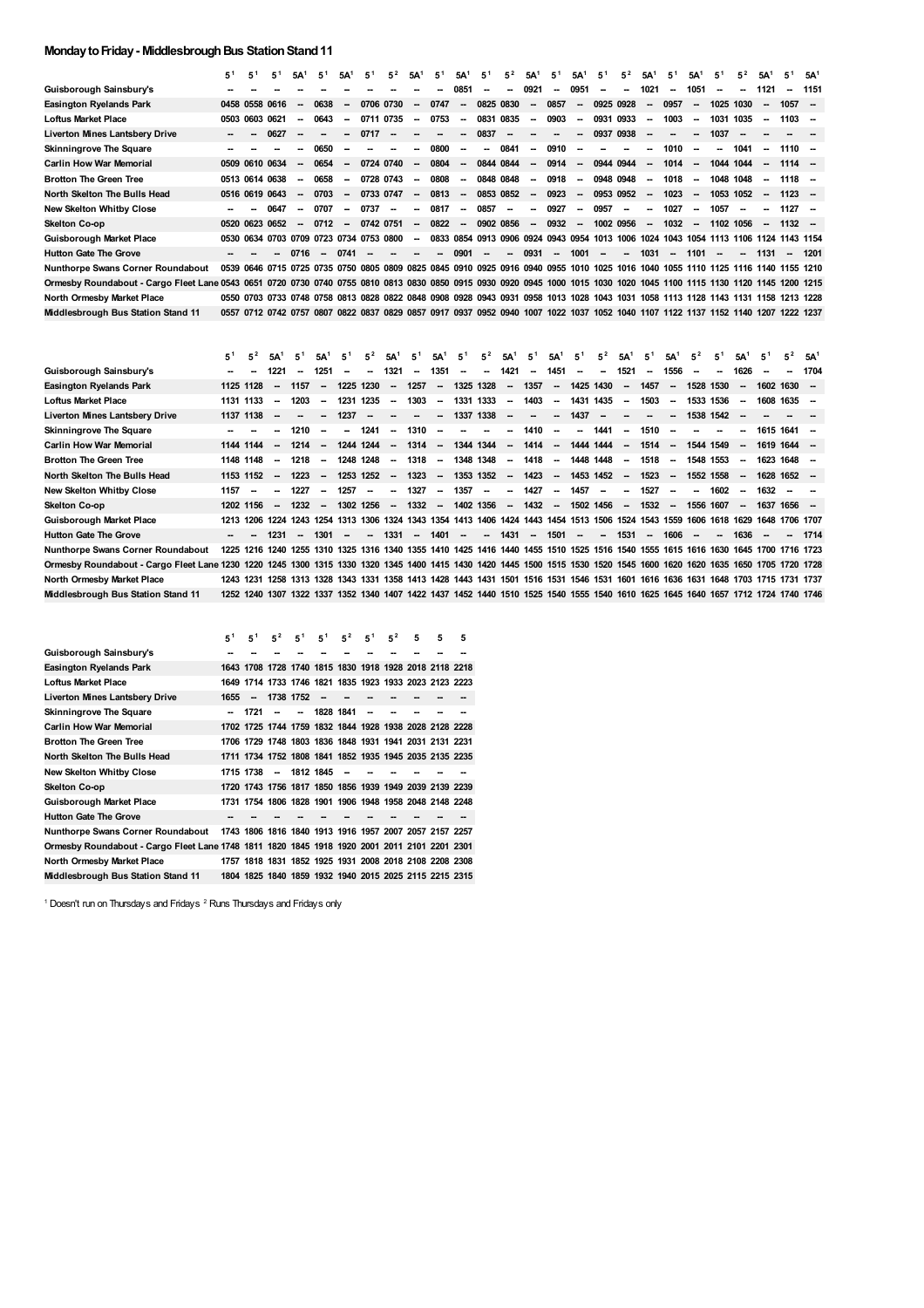## **Saturday- EasingtonRyelands Park**

|                                                                          | 5      | 5                        | 5      | 5                                  | 5      | 5A                       | 5                        |             | 5Α                       | 5                        | 5Α                       | 5      |              | 5.     | 5                        | 5Α                       | 5    | 5Α                       | 5                        | 5Α                       | 5                        | 5 | 5. | 5                   |                                                             |  |
|--------------------------------------------------------------------------|--------|--------------------------|--------|------------------------------------|--------|--------------------------|--------------------------|-------------|--------------------------|--------------------------|--------------------------|--------|--------------|--------|--------------------------|--------------------------|------|--------------------------|--------------------------|--------------------------|--------------------------|---|----|---------------------|-------------------------------------------------------------|--|
| Middlesbrough Bus Station Stand 8                                        |        |                          |        | 0622 0652 0722 0752 0822 0842 0857 |        |                          |                          |             | 12                       | 27                       | 42                       | 57     |              | 1542   | 1557                     |                          |      |                          |                          |                          |                          |   |    |                     | 1612 1627 1647 1707 1727 1752 1822 1915 2015 2115 2220      |  |
| North Ormesby Market Place                                               |        |                          |        | 0633 0703 0733 0803 0833 0853 0908 |        |                          |                          |             | 23                       | 38                       | 53                       | 08     |              | 1553   | 1608                     |                          |      |                          |                          |                          |                          |   |    |                     | 1623 1638 1658 1718 1738 1803 1833 1924 2024 2124 2229      |  |
| Ormesby Roundabout - Cargo Fleet Lane 0644 0714 0744 0815 0845 0905 0920 |        |                          |        |                                    |        |                          |                          |             | 35                       | 50                       | 05                       | 20     |              | 1605   | 1620                     |                          |      |                          |                          |                          |                          |   |    |                     | 1635 1650 1710 1730 1750 1813 1843 1932 2032 2132 2237      |  |
| <b>Nunthorpe Swans Corner Roundabout</b>                                 |        |                          |        | 0648 0718 0748 0822 0849 0909 0924 |        |                          |                          |             | 39                       | 54                       | 09                       | 24     |              | 1609   |                          |                          |      |                          |                          |                          |                          |   |    |                     | 1624 1639 1654 1714 1734 1754 1817 1847 1936 2036 2136 2241 |  |
| <b>Hutton Gate The Grove</b>                                             |        |                          |        |                                    |        | 0917                     | -                        |             | 47                       | --                       | 17                       | $\sim$ |              | 1617   | $\overline{\phantom{a}}$ | 1647                     | --   | 1722                     | $\sim$                   | 1802                     |                          |   |    |                     |                                                             |  |
| Guisborough Sainsbury's                                                  |        |                          |        |                                    |        | 0921                     | $\overline{\phantom{a}}$ |             | 51                       | $\overline{\phantom{a}}$ | 21                       | $\sim$ |              | 1621   | $\overline{\phantom{a}}$ | 1651                     | --   | 1726                     | $\overline{\phantom{a}}$ | 1806                     | $\overline{\phantom{a}}$ |   |    |                     |                                                             |  |
| <b>Guisborough Market Place</b>                                          |        |                          |        |                                    |        |                          |                          |             |                          |                          |                          |        |              |        |                          |                          |      | 1729                     | $\overline{\phantom{a}}$ | 1809                     |                          |   |    |                     |                                                             |  |
| <b>Guisborough Market Place</b>                                          | 0700   |                          |        | 0730 0800 0834 0901                |        |                          | 0936                     | Then        |                          | 06                       | --                       | 36     | past         |        | 1636                     |                          | 1706 |                          | 1746                     | $\overline{\phantom{a}}$ |                          |   |    |                     | 1829 1859 1946 2046 2146 2251                               |  |
| Skelton Co-op                                                            |        |                          |        | 0711 0741 0811 0845 0912           |        | $\sim$                   | 0947                     | at<br>these | $\sim$                   | 17                       | $\sim$                   | 47     | each<br>hour |        | 1647                     | $\overline{\phantom{a}}$ | 1717 | $\overline{\phantom{a}}$ | 1757                     | $\overline{\phantom{a}}$ |                          |   |    |                     | 1840 1910 1955 2055 2155 2300                               |  |
| <b>New Skelton Whitby Close</b>                                          |        |                          |        | 0715 0745 0815 0849 0916           |        | $\overline{\phantom{a}}$ | 0951                     | mins        | $\sim$                   | 21                       | --                       | 51     | until        | $\sim$ | 1651                     | $\overline{\phantom{a}}$ | 1721 |                          | 1801                     | $\overline{\phantom{a}}$ | 1844                     |   |    |                     |                                                             |  |
| North Skelton The Bulls Head                                             |        |                          |        | 0719 0749 0819 0853 0920           |        | $\overline{\phantom{a}}$ | 0955                     |             | $\sim$                   | 25                       | $\sim$                   | 55     |              | -      | 1655                     | -                        | 1725 | $\sim$                   | 1805                     | $\sim$                   |                          |   |    |                     | 1848 1915 1959 2059 2159 2304                               |  |
| <b>Brotton The Green Tree</b>                                            |        |                          |        | 0724 0754 0824 0858 0925           |        | $\overline{\phantom{a}}$ | 1000                     |             | $\sim$                   | 30                       | $\overline{\phantom{a}}$ | 00     |              | $\sim$ | 1700                     | $\overline{\phantom{a}}$ | 1730 | $\sim$                   | 1810                     | $\overline{\phantom{a}}$ |                          |   |    |                     | 1852 1919 2003 2103 2203 2308                               |  |
| <b>Carlin How War Memorial</b>                                           |        |                          |        | 0728 0758 0828 0902 0929           |        |                          | 1004                     |             | $\sim$                   | 34                       | $\overline{\phantom{a}}$ | 04     |              |        | 1704                     |                          | 1734 | $\overline{\phantom{a}}$ | 1814                     | $\overline{\phantom{a}}$ |                          |   |    |                     | 1855 1922 2006 2106 2206 2311                               |  |
| <b>Skinningrove The Square</b>                                           | 0731   | $\overline{\phantom{a}}$ | 0831   | $\overline{\phantom{a}}$           | 0932   | $\overline{\phantom{a}}$ |                          |             | $\overline{\phantom{a}}$ | 37                       | $\sim$                   |        |              |        |                          |                          | 1737 | $\overline{\phantom{a}}$ | --                       | $\overline{\phantom{a}}$ | 1858                     |   |    |                     |                                                             |  |
| <b>Liverton Mines Lantsbery Drive</b>                                    | $\sim$ | 0805                     | $\sim$ | 0909                               | $\sim$ |                          | 1011                     |             |                          |                          |                          | 11     |              |        | 1711                     |                          |      |                          | 1821                     | --                       |                          |   |    |                     |                                                             |  |
| <b>Loftus Market Place</b>                                               |        |                          |        | 0738 0810 0838 0914 0939           |        | $\overline{\phantom{a}}$ | 1016                     |             | $\overline{\phantom{a}}$ | 44                       | --                       | 16     |              |        | 1716                     | --                       | 1744 | $\overline{\phantom{a}}$ | 1826                     | $\overline{\phantom{a}}$ |                          |   |    | 1904 1927 2011 2111 | 2211 2316                                                   |  |
| <b>Easington Ryelands Park</b>                                           |        |                          |        | 0744 0816 0844 0920 0945           |        |                          | 1022                     |             |                          | 50                       | --                       | 22     |              |        | 1722                     |                          | 1750 | $\sim$                   | 1832                     | $\sim$                   |                          |   |    |                     | 1909 1932 2016 2116 2216 2321                               |  |

|                                            | 5    |
|--------------------------------------------|------|
| Middlesbrough Bus Station Stand 8          | 2320 |
| North Ormesby Market Place                 | 2329 |
| Ormesby Roundabout - Cargo Fleet Lane 2337 |      |
| <b>Nunthorpe Swans Corner Roundabout</b>   | 2341 |
| <b>Hutton Gate The Grove</b>               |      |
| Guisborough Sainsbury's                    |      |
| Guisborough Market Place                   |      |
| Guisborough Market Place                   | 2351 |
| Skelton Co-op                              | 0000 |
| New Skelton Whitby Close                   |      |
| North Skelton The Bulls Head               | 0004 |
| <b>Brotton The Green Tree</b>              |      |
| <b>Carlin How War Memorial</b>             |      |
| <b>Skinningrove The Square</b>             | --   |
| <b>Liverton Mines Lantsbery Drive</b>      |      |
| <b>Loftus Market Place</b>                 |      |
| <b>Easington Ryelands Park</b>             |      |

# **Saturday - Middlesbrough Bus Station Stand 11**

|                                                                                                                                                                         | 5      | 5 | 5                        | 5              | 5                        | 5A                       | 5                        | <b>5A</b>                | 5                        | 5A                       | 5                        | <b>5A</b>                | -5                       | 5A                       | -5     | <b>5A</b>                | 5                                                                                                                                 | <b>5A</b> | 5                        | <b>5A</b>                | 5      | 5Α     | 5      | <b>5A</b>                | 5.       | 5Α      |
|-------------------------------------------------------------------------------------------------------------------------------------------------------------------------|--------|---|--------------------------|----------------|--------------------------|--------------------------|--------------------------|--------------------------|--------------------------|--------------------------|--------------------------|--------------------------|--------------------------|--------------------------|--------|--------------------------|-----------------------------------------------------------------------------------------------------------------------------------|-----------|--------------------------|--------------------------|--------|--------|--------|--------------------------|----------|---------|
| Guisborough Sainsbury's                                                                                                                                                 |        |   |                          |                |                          |                          |                          |                          | -                        | 0921                     | -                        | 0951                     | $\overline{\phantom{a}}$ | 1021                     | -      | 1051                     | $\overline{\phantom{a}}$                                                                                                          | 1121      | --                       | 1151                     | $\sim$ | 1221   | -      | 1251                     | -        | 1321    |
| Easington Ryelands Park                                                                                                                                                 | 0458   |   |                          | 0626 0658 0726 |                          |                          | 0757                     | -                        | 0825                     |                          | 0857                     | $\overline{\phantom{a}}$ | 0925                     | $\overline{\phantom{a}}$ | 0957   | $\overline{\phantom{a}}$ | 1025                                                                                                                              | $\sim$    | 1057                     | $\overline{\phantom{a}}$ | 1125   | $\sim$ | 1157   |                          | $1225 -$ |         |
| Loftus Market Place                                                                                                                                                     | 0503   |   | 0631                     | 0703 0731      |                          |                          | 0803                     | $\overline{\phantom{a}}$ | 0831                     | -                        | 0903                     | $\overline{\phantom{a}}$ | 0931                     | $\overline{\phantom{a}}$ | 1003   | $\overline{\phantom{a}}$ | 1031                                                                                                                              | $\sim$    | 1103                     | $\sim$                   | 1131   | $\sim$ | 1203   |                          | 1231     |         |
| Liverton Mines Lantsbery Drive                                                                                                                                          | $\sim$ |   | 0637                     | $\sim$         | 0737                     | -                        | -                        | $\overline{\phantom{a}}$ | 0837                     | $\overline{\phantom{a}}$ | $\overline{\phantom{a}}$ | $\overline{\phantom{a}}$ | 0937                     | $\overline{\phantom{a}}$ | -      | $\overline{\phantom{a}}$ | 1037                                                                                                                              | $\sim$    | $\overline{\phantom{a}}$ | $\sim$                   | 1137   | --     |        | $\overline{\phantom{a}}$ | $1237 -$ |         |
| Skinningrove The Square                                                                                                                                                 |        |   |                          | 0710           | $\overline{\phantom{a}}$ |                          | 0810                     | $\overline{\phantom{a}}$ | $\overline{\phantom{a}}$ | $\overline{\phantom{a}}$ | 0910                     | $\overline{\phantom{a}}$ | $\overline{\phantom{a}}$ | $\overline{\phantom{a}}$ | 1010   | $\overline{\phantom{a}}$ | $\overline{\phantom{a}}$                                                                                                          | $\sim$    | 1110                     | $\sim$                   | $\sim$ | $\sim$ | 1210   |                          |          |         |
| <b>Carlin How War Memorial</b>                                                                                                                                          | 0509   |   |                          | 0644 0714 0744 |                          | $\overline{\phantom{a}}$ | 0814                     | $\overline{\phantom{a}}$ | 0844                     | $\sim$                   | 0914                     | $\sim$                   | 0944                     | $\sim$                   | 1014   | $\sim$                   | 1044                                                                                                                              | $\sim$    | 1114                     | $\sim$                   | 1144   | $\sim$ | 1214   | $\overline{\phantom{a}}$ | $1244 -$ |         |
| <b>Brotton The Green Tree</b>                                                                                                                                           |        |   | 0513 0626 0648 0718 0748 |                |                          | $\overline{\phantom{a}}$ | 0818                     | $\overline{\phantom{a}}$ | 0848                     | $\sim$                   | 0918                     | $\overline{\phantom{a}}$ | 0948                     | $\overline{\phantom{a}}$ | 1018   | $\overline{\phantom{a}}$ | 1048                                                                                                                              | $\sim$    | 1118                     | $\sim$                   | 1148   | --     | 1218   | $\overline{\phantom{a}}$ | $1248 -$ |         |
| North Skelton The Bulls Head                                                                                                                                            |        |   | 0516 0629 0653 0723 0753 |                |                          |                          | 0823                     | $\overline{\phantom{a}}$ | 0853                     | $\overline{\phantom{a}}$ | 0923                     | $\overline{\phantom{a}}$ | 0953                     | $\sim$                   | 1023   | $\overline{\phantom{a}}$ | 1053                                                                                                                              | $\sim$    | 1123                     | $\sim$                   | 1153   | $\sim$ | 1223   |                          | $1253 -$ |         |
| New Skelton Whitby Close                                                                                                                                                | $\sim$ |   |                          | 0657 0727 0757 |                          | $\overline{\phantom{a}}$ | 0827                     | $\overline{\phantom{a}}$ | 0857                     | $\sim$                   | 0927                     | $\overline{\phantom{a}}$ | 0957                     | $\sim$                   | 1027   | $\overline{\phantom{a}}$ | 1057                                                                                                                              | $\sim$    | 1127                     | $\overline{\phantom{a}}$ | 1157   | $\sim$ | 1227   | $\overline{\phantom{a}}$ | $1257 -$ |         |
| Skelton Co-op                                                                                                                                                           |        |   | 0520 0633 0702 0732 0802 |                |                          | $\sim$                   | 0832                     | $\sim$                   | 0902                     |                          | $-0932$                  | $\sim$                   | 1002                     | $\sim$                   | 1032   |                          | $-1102$                                                                                                                           |           | $-1132$                  | $\sim$                   | 1202   | $\sim$ | 1232   | $\overline{\phantom{a}}$ | $1302 -$ |         |
| Guisborough Market Place                                                                                                                                                |        |   |                          |                |                          |                          |                          |                          |                          |                          |                          |                          |                          |                          |        |                          | 0530 0643 0713 0743 0813 0824 0843 0854 0913 0924 0943 0954 1013 1024 1043 1054 1113 1124 1143 1154 1213 1224 1243 1254 1313 1324 |           |                          |                          |        |        |        |                          |          |         |
| <b>Hutton Gate The Grove</b>                                                                                                                                            |        |   |                          |                |                          | 0831                     | $\overline{\phantom{a}}$ | 0901                     | $\sim$                   | 0931                     | $\sim$                   | 1001                     |                          | $- 1031$                 | $\sim$ | 1101                     |                                                                                                                                   | $-1131$   | $\sim$                   | 1201                     | $\sim$ | 1231   | $\sim$ | 1301                     |          | -- 1331 |
| Nunthorpe Swans Corner Roundabout                                                                                                                                       |        |   |                          |                |                          |                          |                          |                          |                          |                          |                          |                          |                          |                          |        |                          | 0539 0655 0725 0755 0825 0840 0855 0910 0925 0940 0955 1010 1025 1040 1055 1110 1125 1140 1155 1210 1225 1240 1255 1310 1325 1340 |           |                          |                          |        |        |        |                          |          |         |
| Ormesby Roundabout - Cargo Fleet Lane 0543 0700 0730 0800 0830 0845 0900 0915 0930 0945 1000 1015 1030 1045 1100 1115 1130 1145 1200 1215 1230 1245 1300 1315 1330 1345 |        |   |                          |                |                          |                          |                          |                          |                          |                          |                          |                          |                          |                          |        |                          |                                                                                                                                   |           |                          |                          |        |        |        |                          |          |         |
| North Ormesby Market Place                                                                                                                                              |        |   |                          |                |                          |                          |                          |                          |                          |                          |                          |                          |                          |                          |        |                          | 0550 0710 0740 0810 0843 0858 0913 0928 0943 0958 1013 1028 1043 1058 1113 1128 1143 1158 1213 1228 1243 1258 1313 1328 1343 1358 |           |                          |                          |        |        |        |                          |          |         |
| Middlesbrough Bus Station Stand 11                                                                                                                                      |        |   |                          |                |                          |                          |                          |                          |                          |                          |                          |                          |                          |                          |        |                          | 0557 0717 0749 0819 0852 0907 0922 0937 0952 1007 1022 1037 1052 1107 1122 1137 1152 1207 1222 1237 1252 1307 1322 1337 1352 1407 |           |                          |                          |        |        |        |                          |          |         |
|                                                                                                                                                                         |        |   |                          |                |                          |                          |                          |                          |                          |                          |                          |                          |                          |                          |        |                          |                                                                                                                                   |           |                          |                          |        |        |        |                          |          |         |

|                                                                                                                                                     | 5    | <b>5A</b>                | 5                        | 5А                       | 5                        | 5A                       | 5.     | <b>5A</b>                | 5        | <b>5A</b>                | 5                        | <b>5A</b>                | 5                        | <b>5A</b>                | 5                        | 5      | 5      | 5                                                                                                             | 5                        | 5 | 5 | 5                                                                                                   |
|-----------------------------------------------------------------------------------------------------------------------------------------------------|------|--------------------------|--------------------------|--------------------------|--------------------------|--------------------------|--------|--------------------------|----------|--------------------------|--------------------------|--------------------------|--------------------------|--------------------------|--------------------------|--------|--------|---------------------------------------------------------------------------------------------------------------|--------------------------|---|---|-----------------------------------------------------------------------------------------------------|
| Guisborough Sainsbury's                                                                                                                             |      | 1351                     | $\overline{\phantom{a}}$ | 1421                     | --                       | 1451                     | -      | 1521                     | -        | 1551                     | -                        | 1621                     | -                        | 1651                     |                          |        |        |                                                                                                               |                          |   |   |                                                                                                     |
| <b>Easington Ryelands Park</b>                                                                                                                      | 1257 | --                       | 1325                     |                          | 1357                     | -                        | 1425   | -                        | 1457     | -                        | 1530                     | $\overline{\phantom{a}}$ | 1602                     | $\overline{\phantom{a}}$ | 1640                     |        |        |                                                                                                               |                          |   |   | 1708 1740 1815 1918 2018 2118 2218                                                                  |
| <b>Loftus Market Place</b>                                                                                                                          | 1303 | --                       | 1331                     | $\overline{\phantom{a}}$ | 1403                     | $\overline{\phantom{a}}$ | 1431   | $\overline{\phantom{a}}$ | 1503     | $\overline{\phantom{a}}$ | 1536                     | $\overline{\phantom{a}}$ | 1608                     | $\overline{\phantom{a}}$ |                          |        |        | 1646 1714 1746 1821 1923 2023 2123 2223                                                                       |                          |   |   |                                                                                                     |
| <b>Liverton Mines Lantsbery Drive</b>                                                                                                               |      |                          | 1337                     |                          | $\overline{\phantom{a}}$ | $\sim$                   | 1437   | $\sim$                   | -        | $\sim$                   | $1542 -$                 |                          | -                        | $\overline{\phantom{a}}$ | 1652                     | $\sim$ | 1752   | - -                                                                                                           |                          |   |   |                                                                                                     |
| <b>Skinningrove The Square</b>                                                                                                                      | 1310 | --                       |                          | $\overline{\phantom{a}}$ | 1410                     | $\overline{\phantom{a}}$ | $\sim$ | $\sim$                   | 1510     | $\overline{\phantom{a}}$ | $\overline{\phantom{a}}$ | $\sim$                   | 1615                     | $\overline{\phantom{a}}$ | $\overline{\phantom{a}}$ | 1721   | $\sim$ | 1828                                                                                                          | $\overline{\phantom{a}}$ |   |   |                                                                                                     |
| <b>Carlin How War Memorial</b>                                                                                                                      | 1314 |                          | 1344                     |                          | 1414                     | $\sim$                   | 1444   | $\sim$                   | 1514     | $\overline{\phantom{a}}$ | 1549                     | $\sim$                   | 1619                     | $\sim$                   |                          |        |        | 1659 1725 1759 1832 1928 2028 2128 2228                                                                       |                          |   |   |                                                                                                     |
| <b>Brotton The Green Tree</b>                                                                                                                       | 1318 | --                       | 1348                     | --                       | 1418                     | $\overline{\phantom{a}}$ | 1448   | $\overline{\phantom{a}}$ | 1518     | $\overline{\phantom{a}}$ | 1553                     | $\overline{\phantom{a}}$ | 1623                     | $\overline{\phantom{a}}$ |                          |        |        | 1703 1729 1803 1836 1931 2031 2131 2231                                                                       |                          |   |   |                                                                                                     |
| North Skelton The Bulls Head                                                                                                                        | 1323 | $\overline{\phantom{a}}$ | 1353                     | $\sim$                   | 1423                     | $\sim$                   | 1453   | $\sim$                   | 1523     | $\overline{\phantom{a}}$ | 1558                     | $\overline{\phantom{a}}$ | 1628                     | $\overline{\phantom{a}}$ |                          |        |        |                                                                                                               |                          |   |   | 1708 1734 1808 1841 1935 2035 2135 2235                                                             |
| <b>New Skelton Whitby Close</b>                                                                                                                     | 1327 | $\overline{\phantom{a}}$ | 1357                     | $\sim$                   | 1427                     | $\sim$                   | 1457   | $\sim$                   | 1527     | $\sim$                   | 1602                     | $\sim$                   | 1632                     | $\sim$                   |                          |        |        | 1712 1738 1812 1845                                                                                           | $\sim$                   |   |   |                                                                                                     |
| <b>Skelton Co-op</b>                                                                                                                                | 1332 | $\overline{\phantom{a}}$ | 1402                     | $\sim$                   | 1432                     | $\sim$                   | 1502   | $\sim$                   | $1532 -$ |                          | 1607                     | $\sim$                   | 1637                     | $\sim$                   |                          |        |        | 1717 1743 1817 1850 1939 2039 2139 2239                                                                       |                          |   |   |                                                                                                     |
| <b>Guisborough Market Place</b>                                                                                                                     |      |                          |                          |                          |                          |                          |        |                          |          |                          |                          |                          |                          |                          |                          |        |        | 1343 1354 1413 1424 1443 1454 1513 1524 1543 1559 1618 1629 1648 1704 1728 1754 1828 1901 1948 2048 2148 2248 |                          |   |   |                                                                                                     |
| <b>Hutton Gate The Grove</b>                                                                                                                        |      | 1401                     |                          | 1431                     | $\sim$                   | 1501                     | $\sim$ | 1531                     | -        | 1606                     | $\overline{\phantom{a}}$ | 1636                     | $\overline{\phantom{a}}$ | 1711                     |                          |        |        |                                                                                                               |                          |   |   |                                                                                                     |
| <b>Nunthorpe Swans Corner Roundabout</b>                                                                                                            |      |                          |                          |                          |                          |                          |        |                          |          |                          |                          |                          |                          |                          |                          |        |        | 1355 1410 1425 1440 1455 1510 1525 1540 1555 1615 1630 1645 1700 1720 1740 1806 1840 1913 1957 2057 2157 2257 |                          |   |   |                                                                                                     |
| Ormesby Roundabout - Cargo Fleet Lane 1400 1415 1430 1445 1500 1515 1530 1545 1600 1620 1635 1650 1705 1725 1745 1811 1845 1918 2001 2101 2201 2301 |      |                          |                          |                          |                          |                          |        |                          |          |                          |                          |                          |                          |                          |                          |        |        |                                                                                                               |                          |   |   |                                                                                                     |
| North Ormesby Market Place                                                                                                                          |      |                          |                          |                          |                          |                          |        |                          |          |                          |                          |                          |                          |                          |                          |        |        | 1413 1428 1443 1458 1513 1528 1543 1558 1613 1633 1648 1703 1715 1734 1754 1818 1852 1925 2008 2108 2208 2308 |                          |   |   |                                                                                                     |
| Middlesbrough Bus Station Stand 11                                                                                                                  |      | 1422 1437                |                          |                          |                          |                          |        |                          |          |                          |                          |                          |                          |                          |                          |        |        |                                                                                                               |                          |   |   | 1452 1507 1522 1537 1552 1607 1622 1642 1657 1712 1724 1743 1801 1825 1859 1932 2015 2115 2215 2315 |